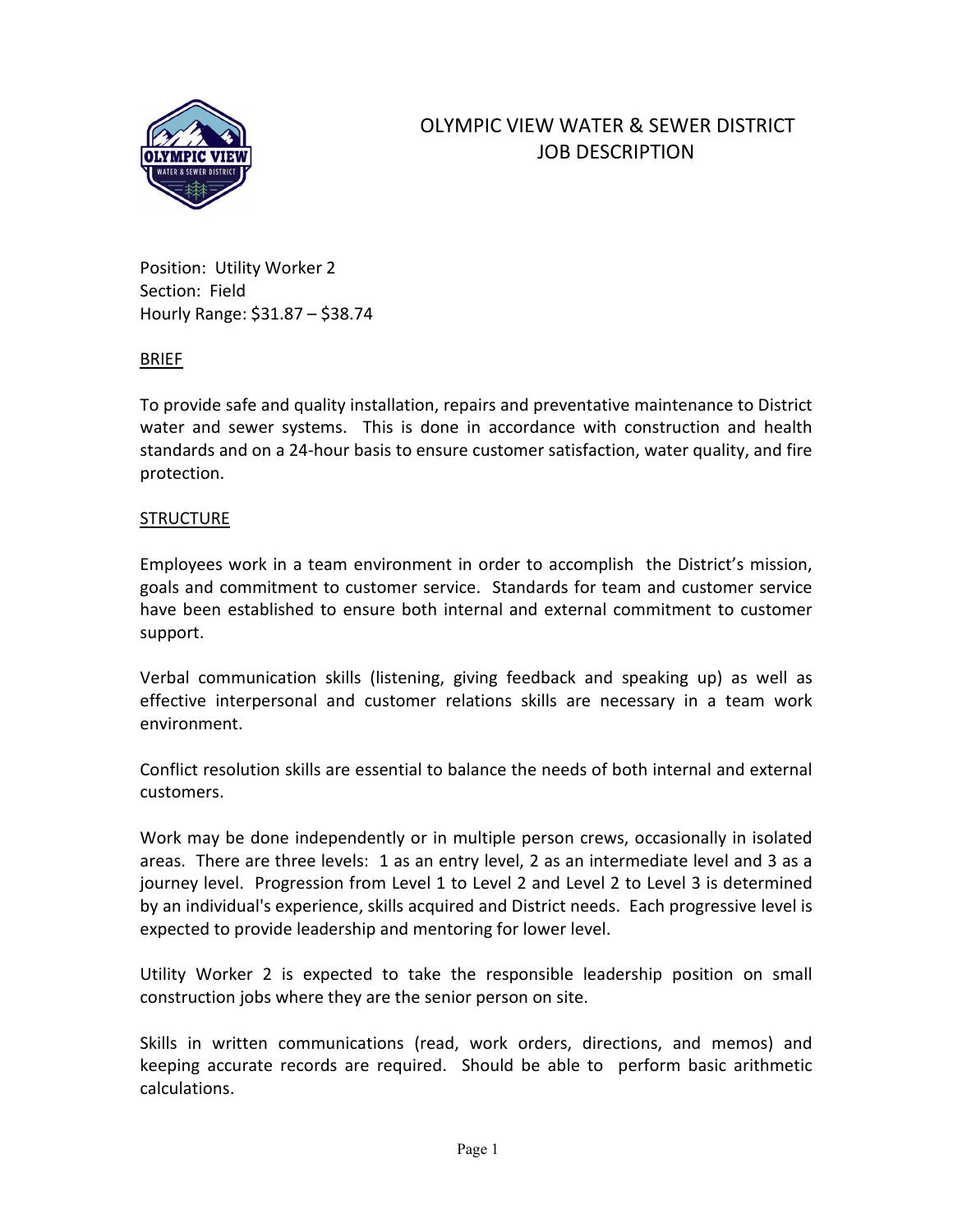This position is part of Teamsters Local 763 collective bargaining unit and membership in the union is required.

# ESSENTIAL JOB DUTIES

The specific statements shown for each task are not intended to be all inclusive. They represent minimal essential elements and criteria considered necessary to successfully perform the job. Other related duties and responsibilities may be required or assigned, as needed.

- Makes sure that all work is performed per safety standards and that no property or person is at risk
- Performs preventative maintenance and repairs on water distribution system to include: cleaning tanks, flushing and repairing lines, maintaining pumps and valves, testing water, maintaining hydrants, repairing leaks and conducting crossconnection tests to protect District's assets, ensure water quality, and provide customer service.
- Monitors water supply resource storage to include: recording data, responding to telemetry alarms, trouble shooting and adjustments to prevent running out of water, compliance with state regulations and uninterrupted service for customers and fire protection.
- Performs complex and routine inspection of water and side sewer installation and construction projects, under the supervision of the Foreman, in accordance with District policy, procedure and specifications.
- Evaluates District procedures and policies in an ongoing manner while performing duties and brings deficiencies to the attention of the Foreman or the Senior Treatment Plant Operator as needed.
- Operates and maintains building systems and equipment and performs preventative maintenance such prescribed in accordance with established procedures and policies. Reports deficiencies for repair to ensure safe and efficient operation.
- Installs, maintains and reads water meters to provide water service, measure water flow, insure accuracy and generate records to calculate revenue for District.
- Maintains sewer collection system to protect District asset and provide reliable customer service to include: inspecting and cleaning manholes, performing side sewer inspections, unplugging backups, TV'ing, flushing, maintaining pump lift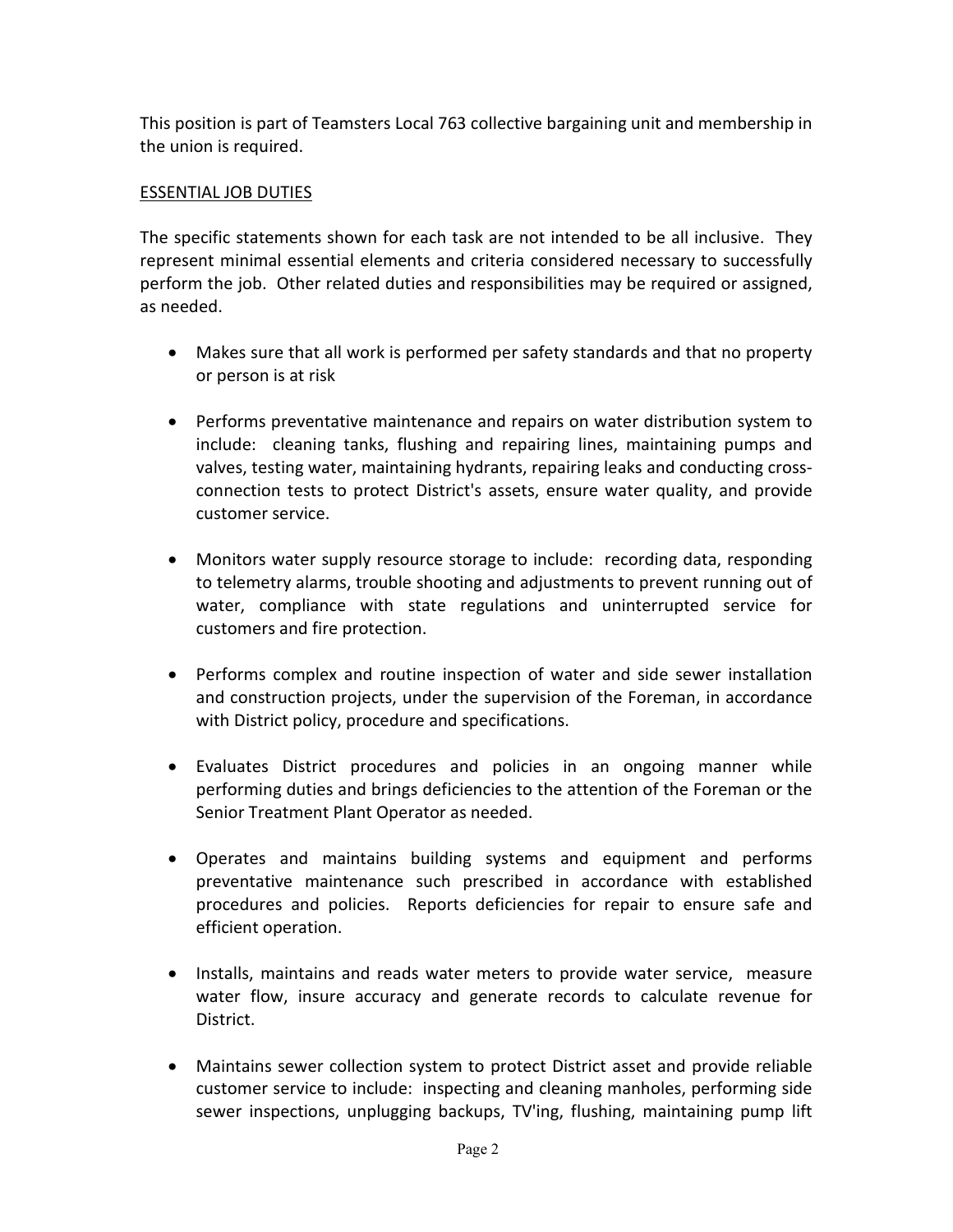stations, and performing preventative maintenance and minor maintenance on sewer lines, mains and laterals.

- Cleans and maintains facilities and grounds such as mowing lawns, barking, clearing weeds, and painting.
- Maintains inventory (parts, tools, work orders, jobs) on computer to make sure there is a timely and efficient process for ordering and stocking needed materials.
- Performs 24-hour standby emergency duty as required based on the number of eligible technicians, carrying a District provided cellular phone and computer notebook with internet access. During this time the employee must be available for immediate callout to respond to emergencies 24-hours a day for the entire assigned period.
- Monitors chlorine residuals, takes bacterial samples and performs other water quality testing to meet Department of Health standards using a portable lab under the supervision of the Senior Water Treatment Plant Operator.
- Processes orders on meter or service repairs, side sewer drawings, changes and maintenance requests written in meter books or on dispatches in order to complete and record customer service requests.
- Accurately process utility locates using specific equipment and District maps to assure adherence to locate rules and regulations.
- Ability to evaluate and set up traffic control for a variety of work sites and perform flagging duties.
- Adheres to and practices team and customer service standards developed to provide both internal and external customer support.
- Able to react to change productively and to handle other tasks as assigned.

# PHYSICAL EFFORT/SENSORY REQUIREMENTS

Work requires physical strength and agility necessary to perform medium to heavy manual labor under all kinds of weather conditions. Work activities include combinations of sitting, standing and walking and the ability to routinely lift 20-50 lbs and occasionally, 50-100 lbs with assistance.

All field staff must be able to see, hear and smell in order to perform signaling and dye tests, detect fumes, odors, and gases and respond to telemetry equipment, being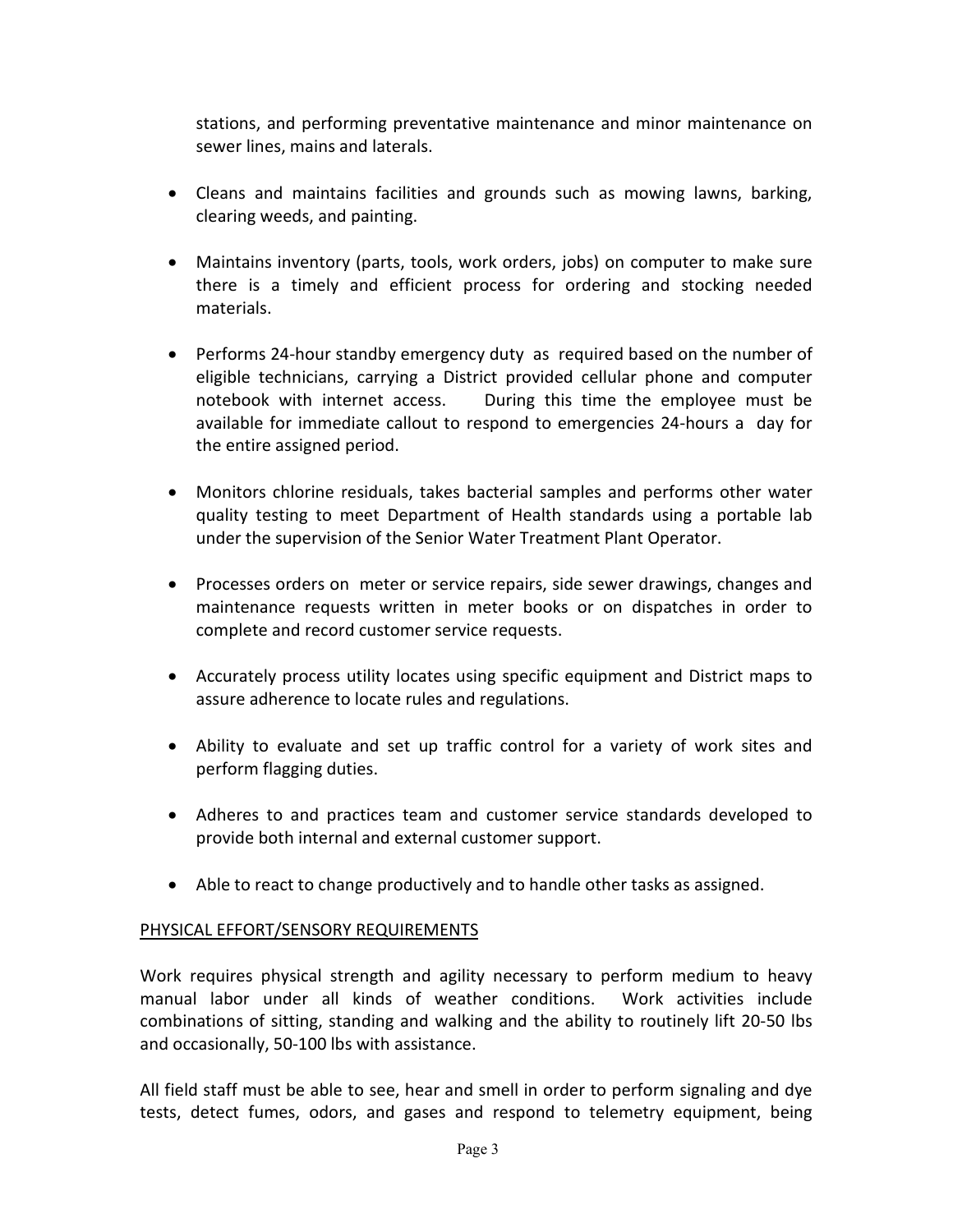responsive to their own safety, as well as that of other coworkers when exposed to the hazards listed below.

All requirements are subject to possible modification to reasonably accommodate individuals with disabilities, however, some requirements may exclude individuals who pose a direct threat or significant risk to the health and safety of themselves, other employees or customers.

# ENVIRONMENT/WORK CONDITIONS

All field staff risk physical hazards from working in and around traffic, heavy machinery, confined spaces, unprotected heights, high-pressure water, and other underground utilities. Exposure to noise, vibration, hazardous and toxic materials, dust, fumes, gases and odors is routine.

The ability to foresee and prevent safety problems requires following appropriate safety procedures and the use of protective clothing and equipment. These include OSHA/WISHA approved footwear, hard hats, eye/ear protection, rain gear, gloves, traffic vests, chaps, respirators and other confined spaces safety equipment.

The environment is sometimes stressful, working under tight deadlines at sustained speeds during emergencies, with repeated distractions and interruptions and requires the ability to shift priorities rapidly. Emergency callbacks are necessary to isolate and repair broken mains, respond to sewer problems and respond to various levels of emergency operations. Must be able to deal with a diversity of people, some being angry and hostile customers.

Staff members operate in a smoke and drug-free work environment for their health, safety and productivity, as well as that of their customers.

# EQUIPMENT

Various types of tools and equipment are used. The ability to operate or learn to operate heavy equipment, including, but not limited to trucks, truck and trailer, dump truck, backhoe, and Vactor Truck. Air, gas and mechanical may tools include but are not limited to: compactor, jackhammer, hand roller, power rodder, chain saw, air compressor, tapping machine, boring machine, cut-off saw, whacker, grease gun, propane torch. Specialized equipment includes: hydrant wrenches and set remover, valve key, pipe wrenches and cutters, peashooter, spread box, pressure gauge, test equipment, shoring and traffic control. Excavation tools are used as well as shovels, brooms, hand tools, sledge hammer, masonry tools, pry bar and asphalt rake. Future work practices may necessitate the use of different tools and equipment.